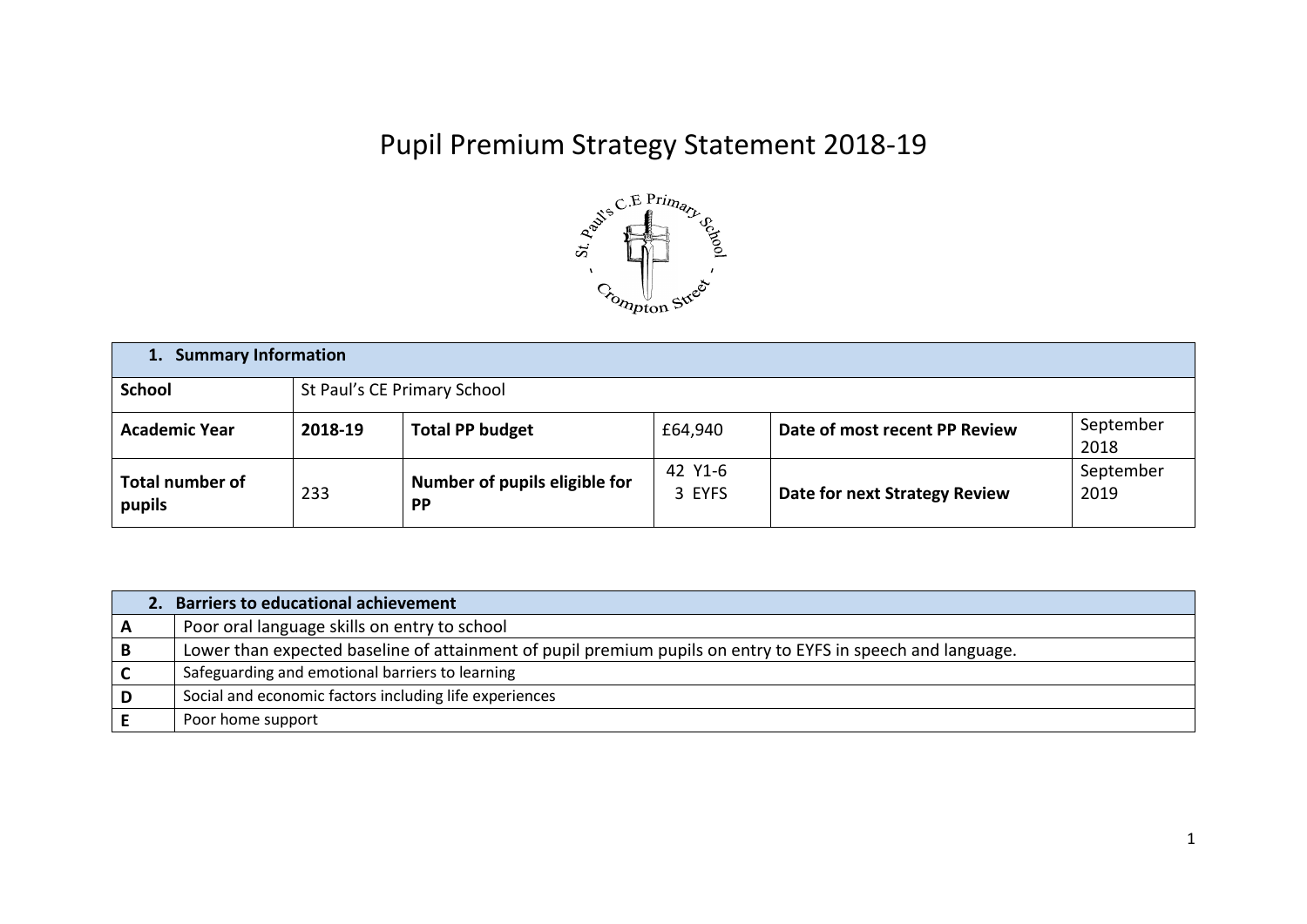| 3. Outcomes               |                                                                                                                   | <b>Success criteria</b>                                                                                                                                                                                                                                                              |  |  |  |
|---------------------------|-------------------------------------------------------------------------------------------------------------------|--------------------------------------------------------------------------------------------------------------------------------------------------------------------------------------------------------------------------------------------------------------------------------------|--|--|--|
| <b>In-school barriers</b> |                                                                                                                   |                                                                                                                                                                                                                                                                                      |  |  |  |
| A                         | Poor oral language skills on entry to school                                                                      | Wellcom intervention in place to improve SALT - poor basic communication<br>and speech skills on entry                                                                                                                                                                               |  |  |  |
| В                         | Slightly low baseline of attainment of pupil premium<br>pupils on entry to EYFS especially in speech and language | Intervention in EYFS shows better than expected progress for Pupil Premium<br>pupils to close the gap with non pupil premium pupils.                                                                                                                                                 |  |  |  |
|                           | Safeguarding and emotional barriers to learning                                                                   | Emotional support for vulnerable children and their families to ensure they<br>make good progress (see termly progress information)                                                                                                                                                  |  |  |  |
| D                         | Social and economic factors including life experiences                                                            | Enrichment within and beyond the curriculum - residentials, clubs<br>and boosters                                                                                                                                                                                                    |  |  |  |
|                           | Poor Home Support                                                                                                 | Additional adult support across school through Pixl interventions<br>allows targeted pupil premium children to make accelerated<br>progress through additional support in school where home support<br>is limited. Pixl interventions monitored through Primarywise for PP<br>pupils |  |  |  |

| 4. Plan including actions, expenditure and review dates 2017-18                                       |                                                                                                                                             |                                                                                                                             |                   |         |                                                         |  |
|-------------------------------------------------------------------------------------------------------|---------------------------------------------------------------------------------------------------------------------------------------------|-----------------------------------------------------------------------------------------------------------------------------|-------------------|---------|---------------------------------------------------------|--|
| Chosen action/approach                                                                                | What is the evidence &<br>rationale for this choice?                                                                                        | How will you ensure effective<br>implementation?                                                                            | <b>Staff Lead</b> | Cost    | <b>Termly review</b>                                    |  |
| <b>C. D.</b> Implementation of<br>nurture programme for<br>emotional barriers.<br>Matched funding for | Success in 2017-18<br><b>Pupil Progress Meetings</b><br>highlighted a number of<br>children who would benefit<br>from the emotional support | Termly tracking and half-<br>termly pupil progress meetings<br>to identify pupils requiring<br>additional emotional support | <b>HLTA</b>       | £13,740 | Reviewed at Full GB<br>meetings as part of<br>HT report |  |
| counselling for LAC pupils                                                                            | of a mentor.                                                                                                                                |                                                                                                                             |                   |         |                                                         |  |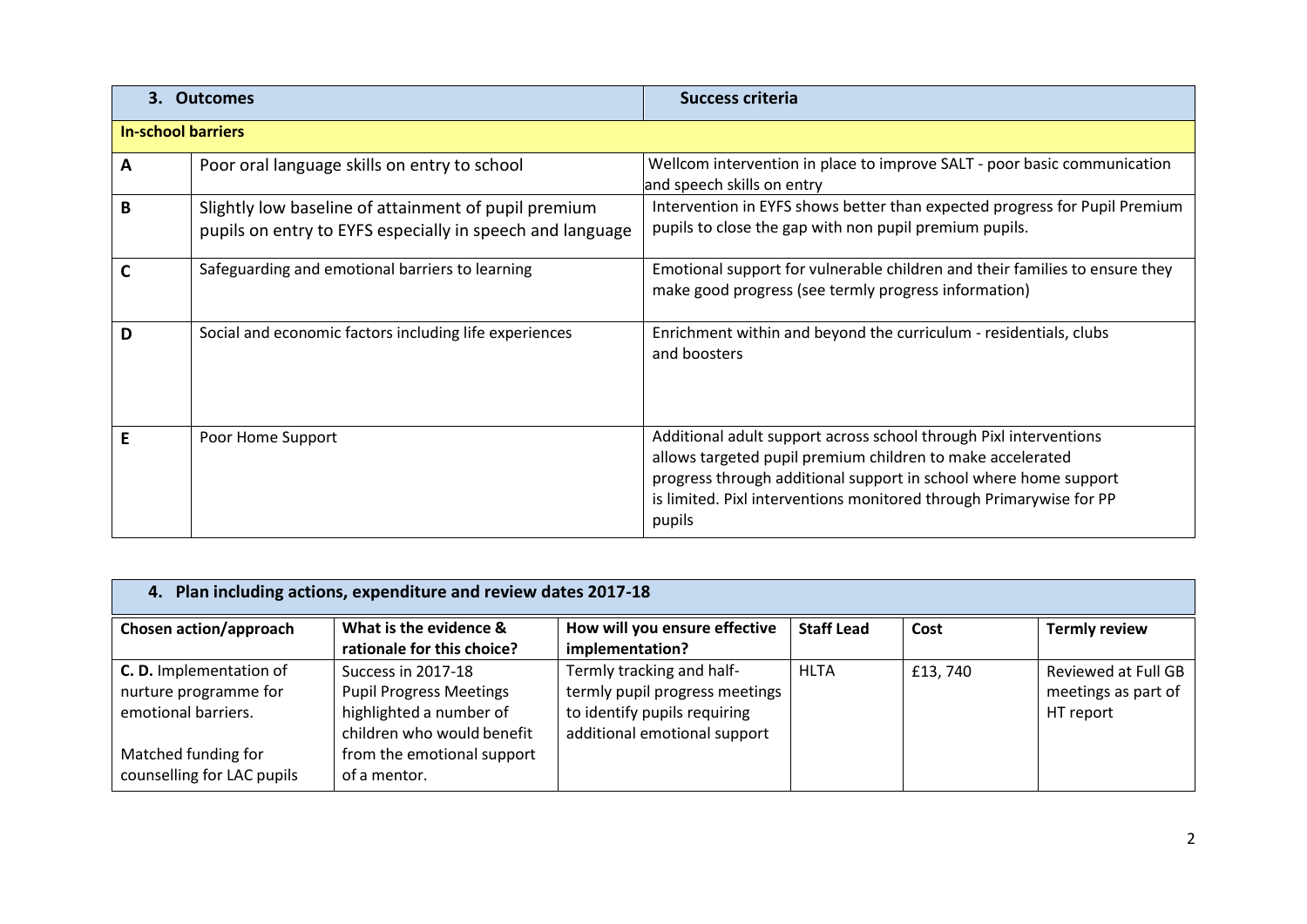| A.B.E Contribution to        | <b>Education Endowment</b>          | Learning and curriculum - 1:1   | Headteacher     | £18000            | <b>Reviewed at Full GB</b> |
|------------------------------|-------------------------------------|---------------------------------|-----------------|-------------------|----------------------------|
| employment of TAs,           | <b>Foundation states: "Evidence</b> | and small group tutoring,       | Support staff   |                   | meetings as part of        |
| including costs of staff     | suggests that TAs can have a        | additional teacher in Y6        |                 |                   | HT report                  |
| hours for training run by    | positive impact on academic         |                                 |                 |                   |                            |
| SLT.                         | achievementIn the most              |                                 |                 |                   |                            |
| TAs support in class in the  | positive examples, it is likely     |                                 |                 |                   |                            |
| morning and teach            | that support and training will      |                                 |                 |                   |                            |
| interventions 1-to-1 or in   | have been provided for both         |                                 |                 |                   |                            |
| small groups in the          | teachers and TAs so that they       |                                 |                 |                   |                            |
| afternoon.                   | understand how to work              |                                 |                 |                   |                            |
|                              | together effectively.               |                                 |                 |                   |                            |
|                              | Research which focuses on           |                                 |                 |                   |                            |
|                              | TAs who provide one to one          |                                 |                 |                   |                            |
|                              | or small group support shows        |                                 |                 |                   |                            |
|                              | a stronger positive benefit of      |                                 |                 |                   |                            |
|                              | between three and five              |                                 |                 |                   |                            |
|                              | additional months on                |                                 |                 |                   |                            |
|                              | average.                            |                                 |                 |                   |                            |
|                              | Often support is based on a         |                                 |                 |                   |                            |
| <b>C.D.E</b> Contribution to | Additional teacher in Year          | Learning walks evidence impact  | SLT/Govs        | £20,200           | <b>Reviewed at Full GB</b> |
| employment of teacher in     | 6 to support literacy and           | of teacher in Year 6 Provision. |                 |                   | meetings as part of        |
| KS2 to support in mornings.  | numeracy in order to                |                                 |                 |                   | HT report                  |
|                              | further secure skills for           |                                 |                 |                   |                            |
|                              | pupil premium pupils.               |                                 |                 |                   |                            |
| A.C.D.E Interventions        | 1-1 tuition supported learning,     | Gap closing between PP and      | <b>Teachers</b> | £4,000 (1-1 Tutor | <b>Reviewed at Full GB</b> |
| delivered by teachers and    | Wellcom programme                   | not-PP at ARE                   | Support staff   | Trust) +£3000     | meetings as part of        |
| support staff                | implemented and evidenced.          |                                 |                 | (support)         | HT report                  |